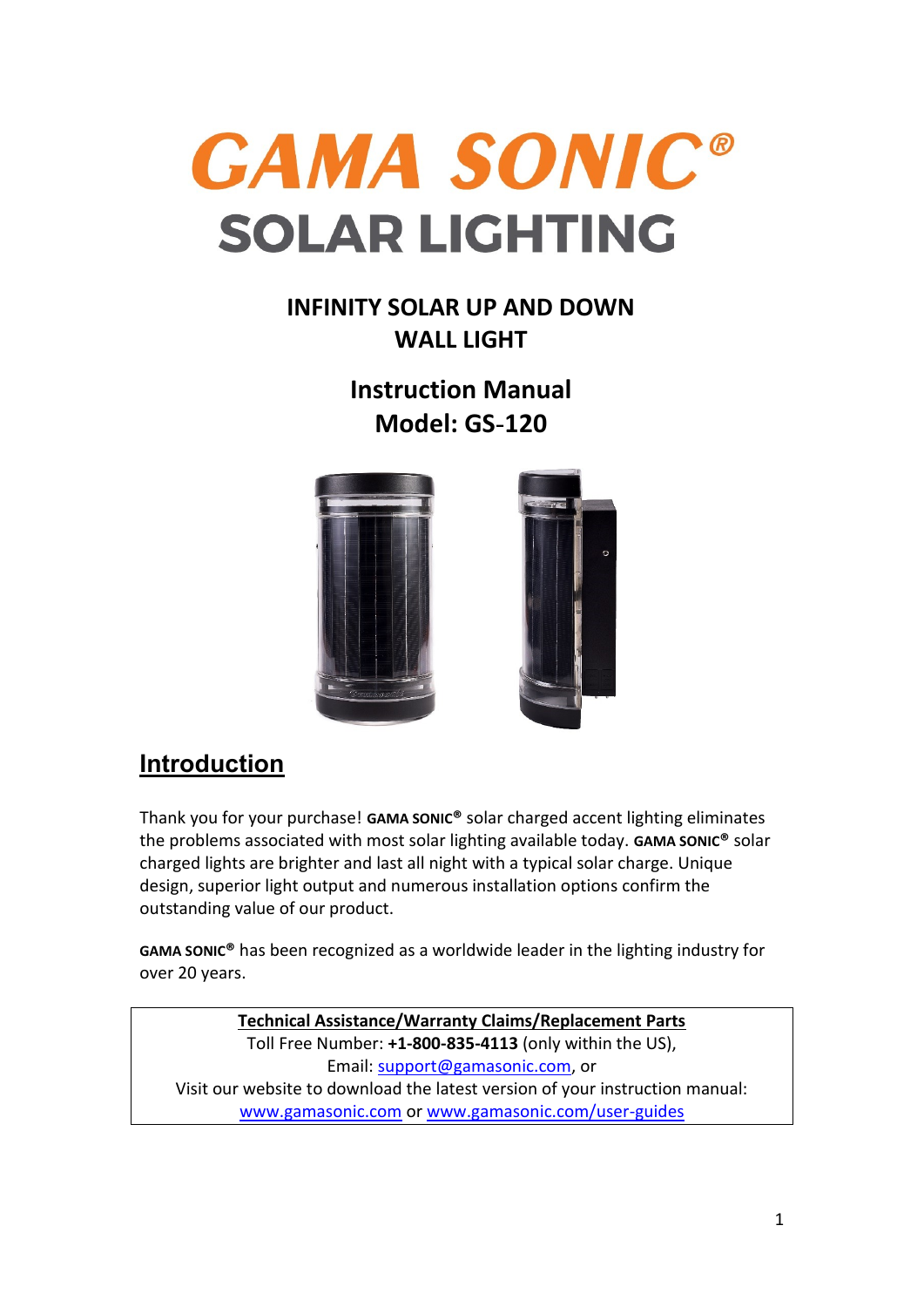#### **Please read the instruction manual carefully to obtain the best results from your purchase.**

**NOTE:** If you are replacing an existing gas/electric wall light, you must consult a certified technician to disconnect the current outlet before installation.

#### **Solar Wall Light Location**

For optimum light duration throughout the night, it is very important to mount your solar light in a spot where it will receive the maximum amount of direct sunlight throughout the day. A minimum of 2 hours of direct sunlight is required for basic operation.

**NOTE**: The following steps are for reference only. Consult your local hardware store for the best installation method for your chosen surface.

## **Assembly Instructions (Fig. 1):**

#### **Step 1:**

Remove the wall bracket by unscrewing the two screws on the side of the fixture.

#### **Step 2:**

You are ready to mount the light fixture on the wall.

- 1. Use a drill to make two holes in the wall where the lamp will be mounted. (use the wall bracket as a template for drilling locations)
- 2. Place the anchors into the holes and place the wall bracket in line with the holes.
- 3. Secure using the provided screws.

#### **Step 3:**

Attach the light to the wall bracket using the screws you removed in Step 1.

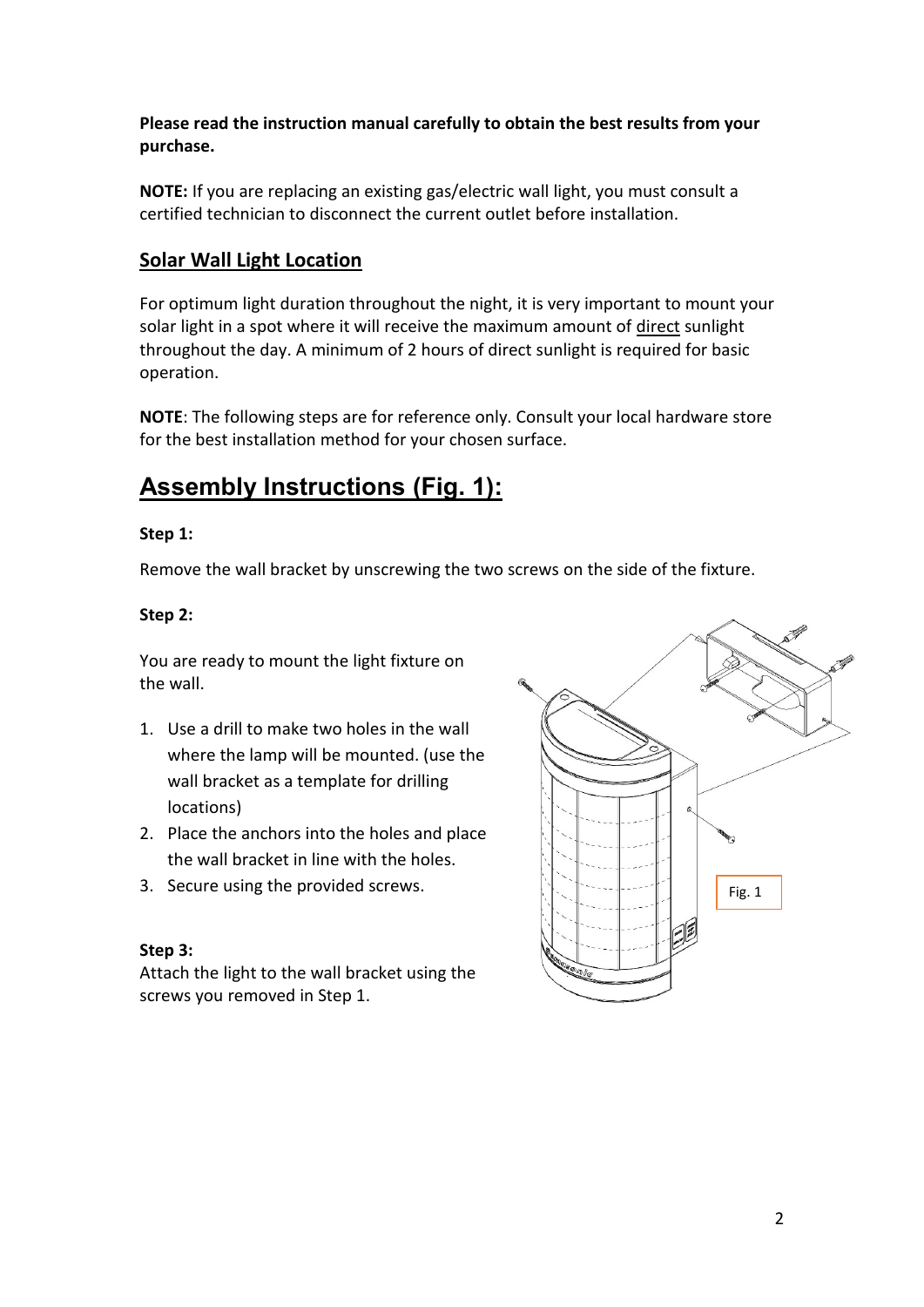# **Turn the light ON (Fig. 2):**

Locate the operation switches at the bottom of the light fixture.

- 1) Turn the operation switch to the LOW or HIGH position according to your preferences:
- (Low) For softer light and longer duration.
- (High) For brighter light output.
- 2) Choose between Warm White (WARM) or Bright White (COOL) color output.

**NOTE: The solar lamp will automatically operate at dusk.**



# **Replacing the Battery (Fig. 2):**

(After several years of use, the battery may need replacing.)

- 1. Make sure the Low/OFF/High switch is in the OFF position.
- 2. Remove the lamp from the wall by unscrewing the mounting screws on the sides.
- 3. Unscrew the battery compartment door screw.
- 4. Pull the battery door down until the battery is fully exposed and you can see the battery connector.
- 5. Unclip the connector and remove the old battery**.**
- 6. Make sure the new battery is a Gama Sonic 3.2V/3,000mAh, Li-ion Rechargeable battery with same connector.
- 7. Clip on the new battery and install it into the battery compartment.
- 8. Re-Install the battery compartment cover and attach the lamp back to the wall.
- 9. Turn the light back ON (see **Turn the light ON** for more details).

#### **\*\* Gama Sonic batteries are available at** [www.gamasonic.com](http://www.gamasonic.com/)

You can purchase it directly at: [https://gamasonic.com/product-category/parts-and](https://gamasonic.com/product-category/parts-and-accessories/)[accessories/](https://gamasonic.com/product-category/parts-and-accessories/). Make sure the new battery is a Gama Sonic - [3.2V/3,000mAh,](https://gamasonic.com/product/gama-sonic-3-2v-3000mah-li-ion-battery-pack/?prd=ser) Li-ion Rechargeable Battery with a connector.